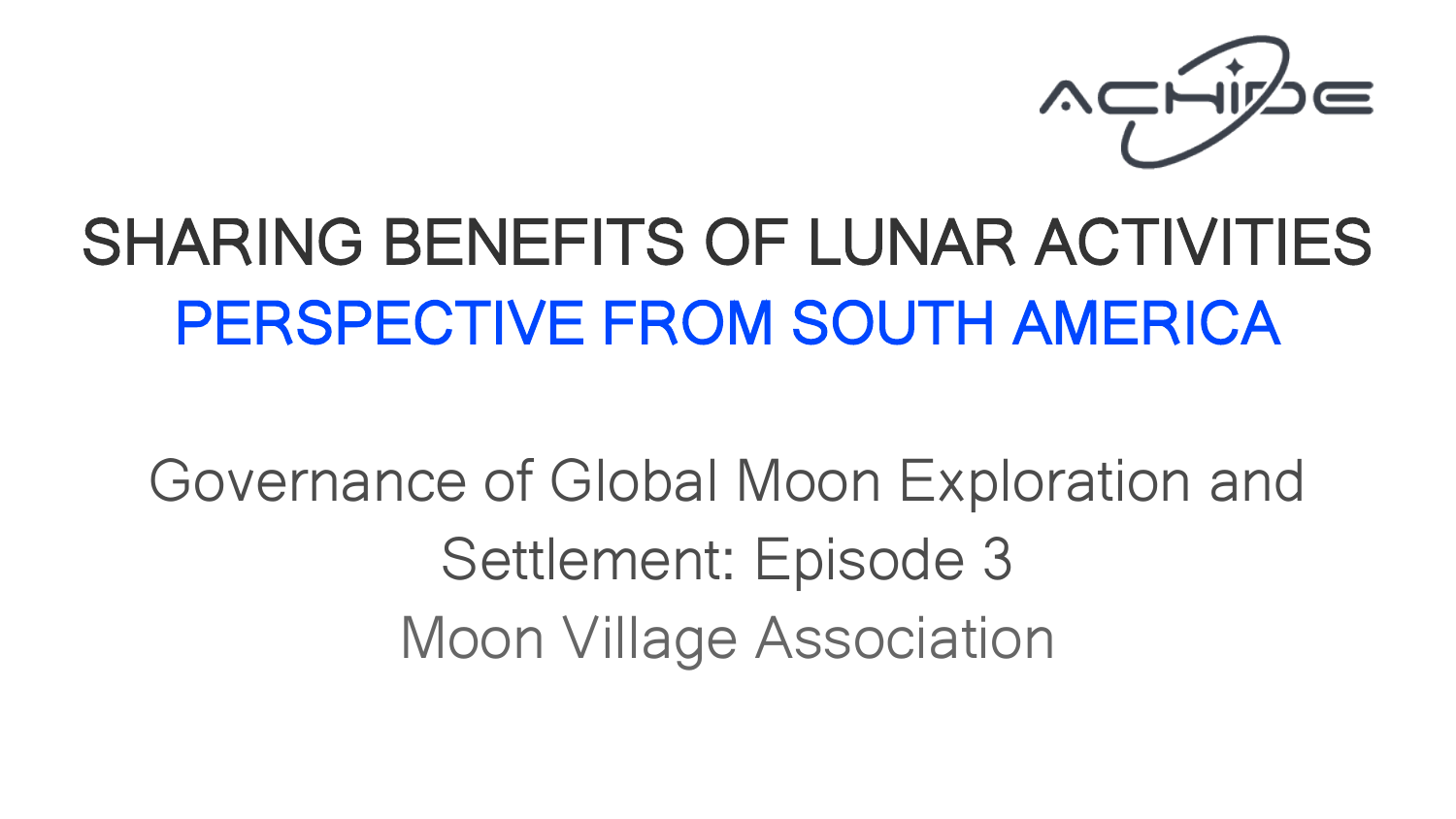# Who are we?

The Chilean Space Association AG - [www.achide.org](http://www.achide.org/) - is a civil, non-profit entity, created in February 2000, which currently has more than 50 professionals specialists in space law, satellite engineering, earth observation, telecommunications, global navigation and positioning satellite systems, astronomy, medicine and other related themes.

Our mission is the promotion, protection and improvement of activities related to space and the development of all kinds of space activities, ensuring the creation and application of public policies and especially encouraging the study and use of space science and technology for the benefit of sustainable development of humanity.



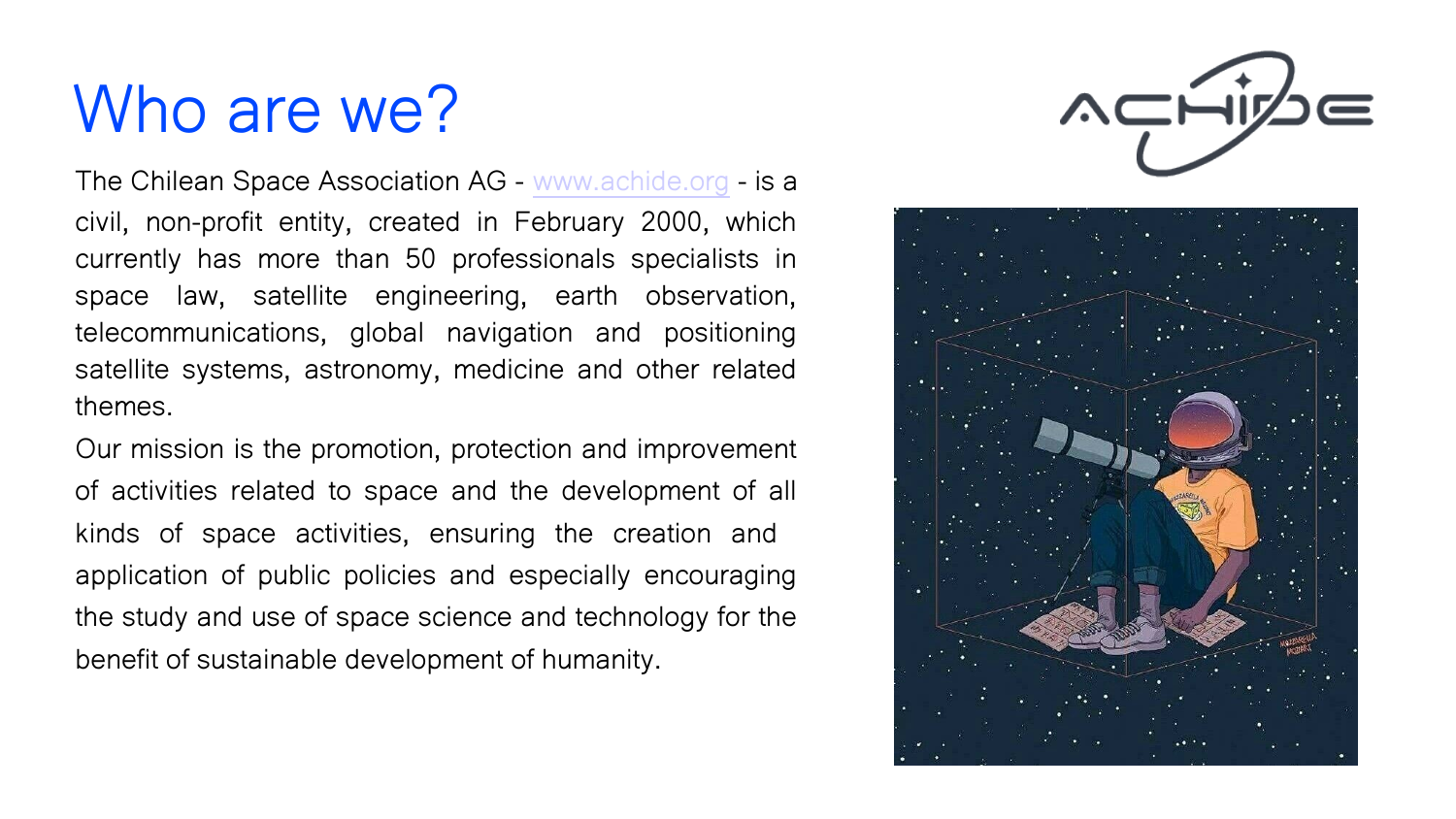### South America, Diverse Scenarios

- Disclosure: The following comments only reflect the opinion of ACHIDE and have not been consulted with regional organizations or space agencies or the Chilean Government.
- With the exception of Chile and Uruguay, all regional countries have a space agency, considering Ecuador and Colombia with an intermediate space organization – all constituted from the 1960s onward, and the last being set up in Paraguay in 2014.
- Regardless of the level of development of each country, all of them carry out space activities, highlighting Brazil and Argentina that manufacture their own satellites



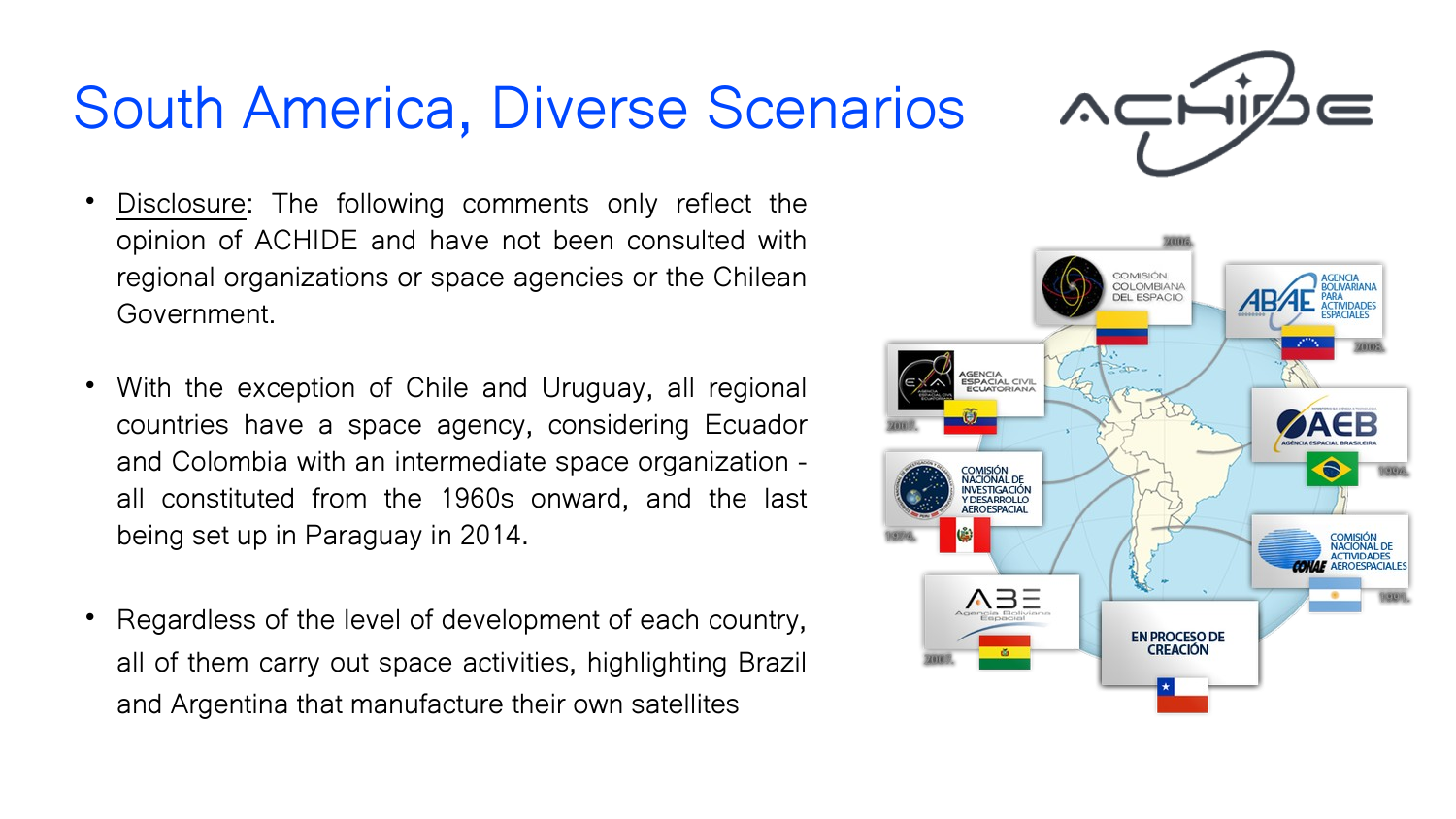## Sharing benefits in Lunar Activities

What should we understand by "benefits"?

Taking a look in the The Moon Agreement (TMA), 4 of 12 countries in the region have ratified it. These are Venezuela, Uruguay, Peru and Chile.

- Articles IV, VI and XI refer to "benefits" with no definition that shall be carried out in the interests of all countries, irrespective of their degree of economic or scientific development;
- Article XI state:

3. Neither the surface nor the subsurface of the Moon, nor any part thereof or natural resources in place, shall become property of any State, international intergovernmental or non-governmental organization, national organization or nongovernmental entity or of any natural person.

5. States Parties to this Agreement hereby undertake to establish an international regime, including appropriate procedures, to govern the exploitation of the natural resources of the moon as such exploitation is about to become feasible.



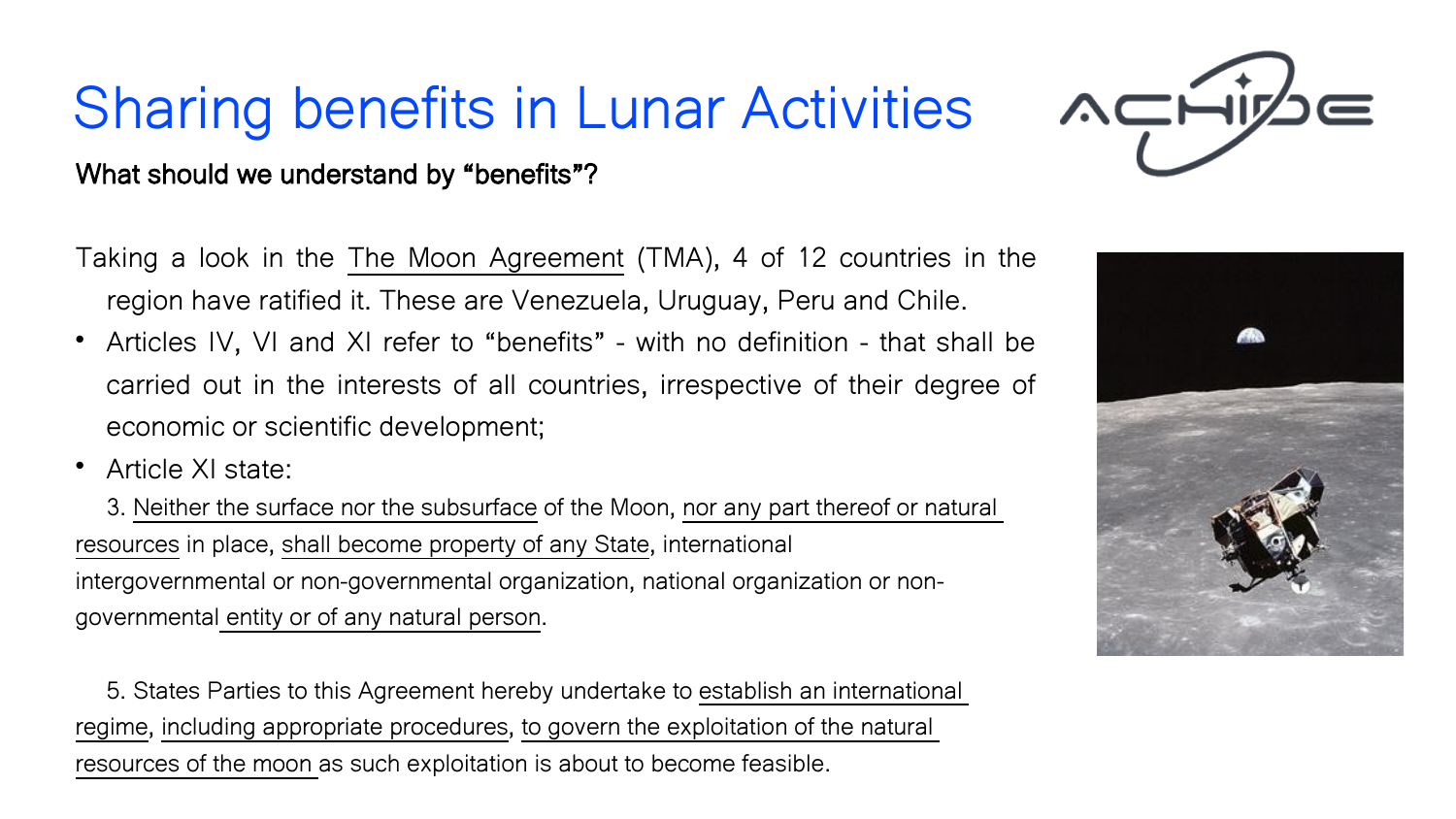# Sharing benefits in Lunar Activities



#### What should we understand by "benefits"?

Taking a look at the MVA principles, considering that not all regional countries are part of TMA, the "benefit" set forth in the principles is broad since it apply to those countries that are not part of the TMA and also protect their interests – "for all humanity".

#### In particular, principles N°2 and N°5:

- Conduct lunar activities in a manner that takes into account interests of other actors and benefits all countries and humankind. Both governmental and nongovernmental actors involved in lunar activities should provide for benefitsharing through all feasible means, including for example the promotion of the participation in lunar activities by all countries, and, in particular, developing countries.
- Promote the development of private activities on the Moon and in cislunar space, including purely commercial activities, such as space tourism and resource extraction, as well as noncommercial private activity, such as science and exploration.

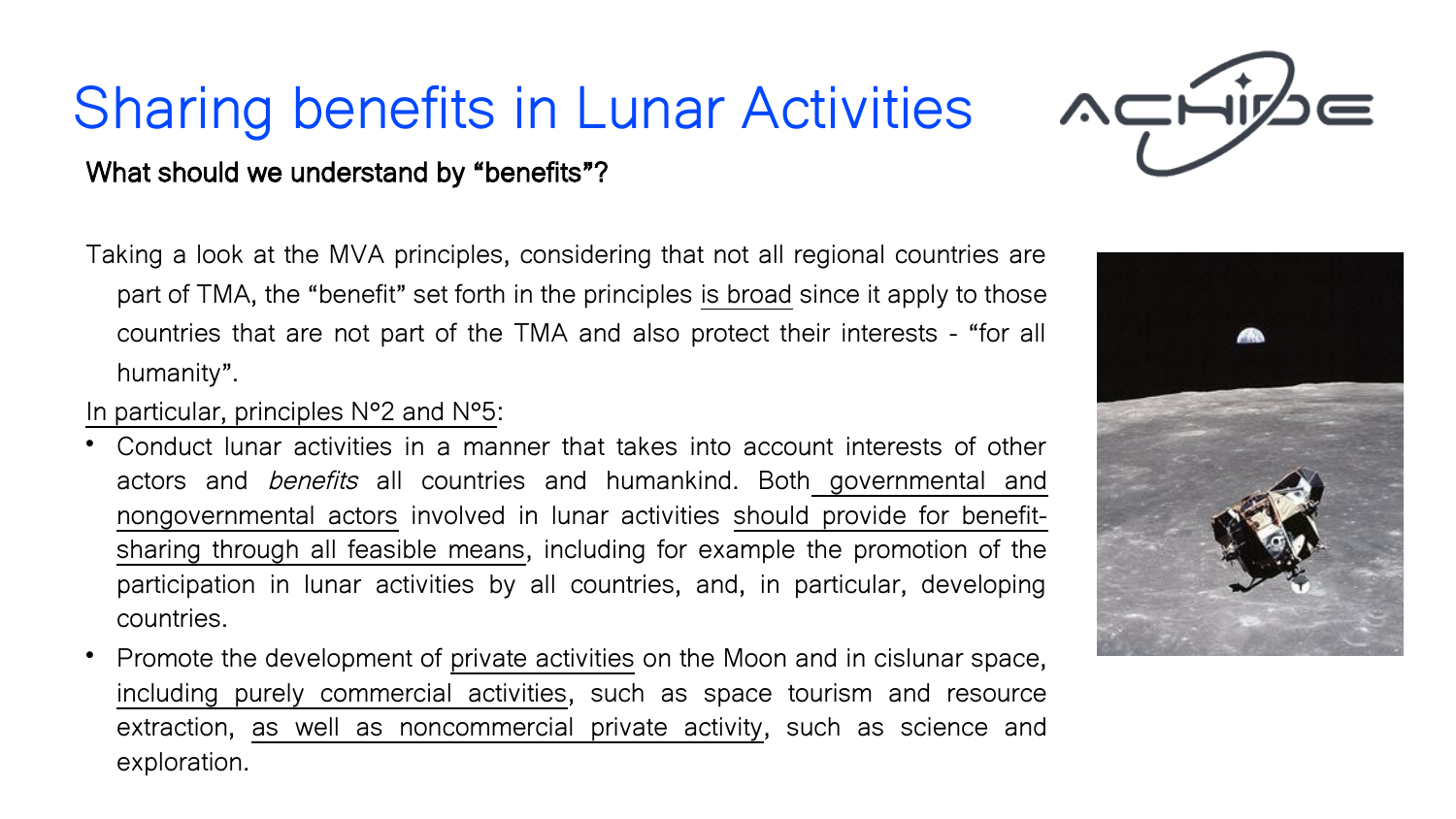### Sharing benefits in Lunar Activities What should we understand by "benefits"?

- For countries that signed and ratified TMA, the nature of the "purely commercial" activities would need to be clarified for actors of these States to also become signatories to these principles.
- International treaties have not regulated space tourism, and regarding the extraction of resources, TMA specifically indicates that an international regime should be established to regulate the appropriate procedures in relation to this activity (considering that the resources would be common heritage of humanity and are not susceptible of appropriation if the conditions of said Agreement are not fulfilled).
- TMA requires creating a legal framework and these principles could lay the foundations for the same so that the countries bound by TMA fulfill their obligation and also can participate in lunar activities.



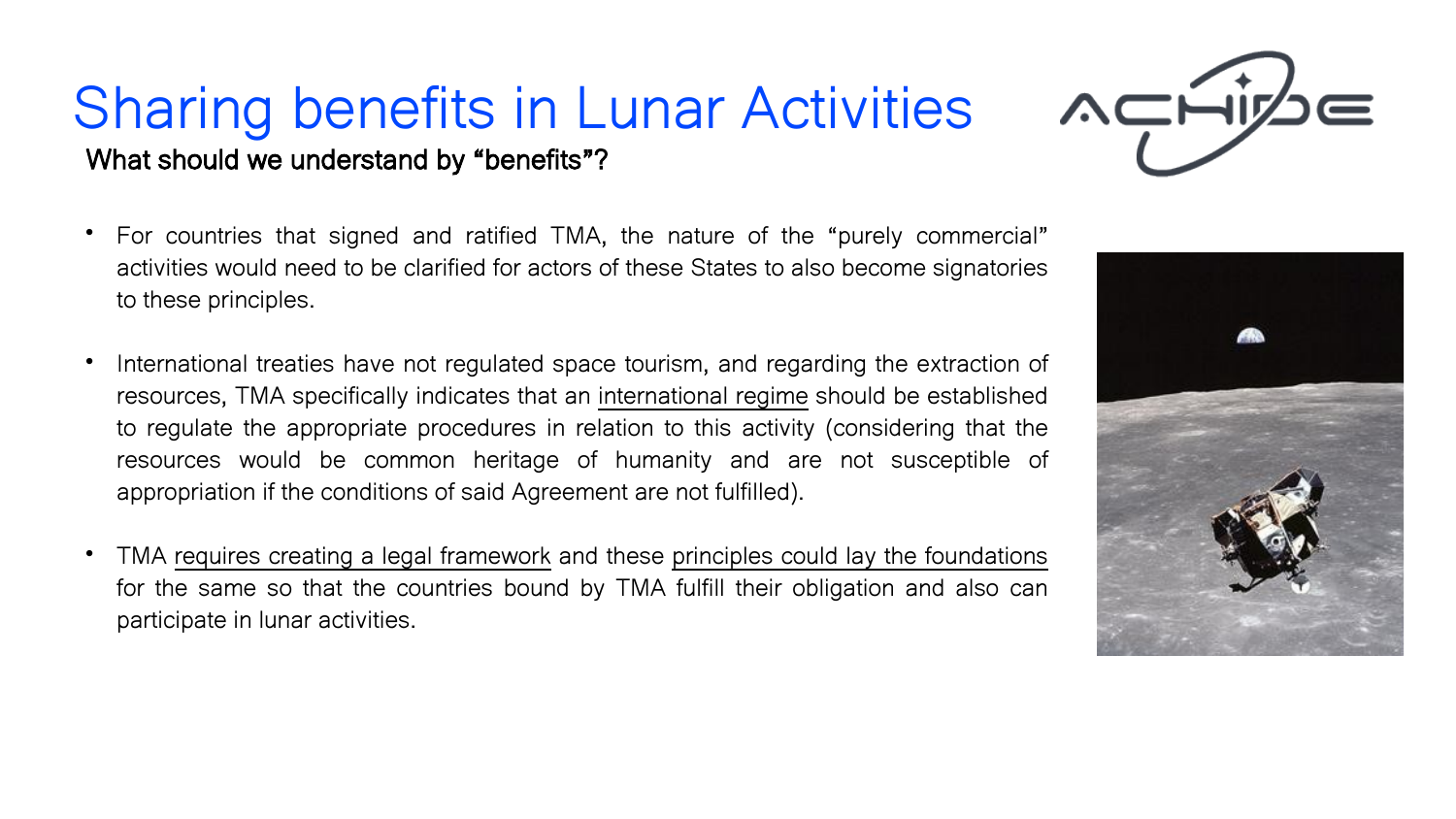### Regional Participation

- To achieve greater adherence to the MVA principles it is necessary to adapt them to those countries that signed TMA (so that they do not fall into contradictions) and also make them attractive to other developing countries that are not signatories of TMA but who are concerned not to be left out of space activities.
- On the other hand, understanding "benefits" in a broad sense, South America shall be part of lunar activities because this will be a very revealing stimulus in the development of knowledge - which we understand framed in the Fourth Industrial Revolution.
- South America can be a relevant member not only to "receive" benefits but also to make relevant contributions to the rest of the countries in Lunar Activities.
- A formula can be to define a quota of participation, but not from a "*paternalistic* outlook" - instead, with willingness to receive regional contributions based on the knowledge and industries in which the countries of the region are strong.